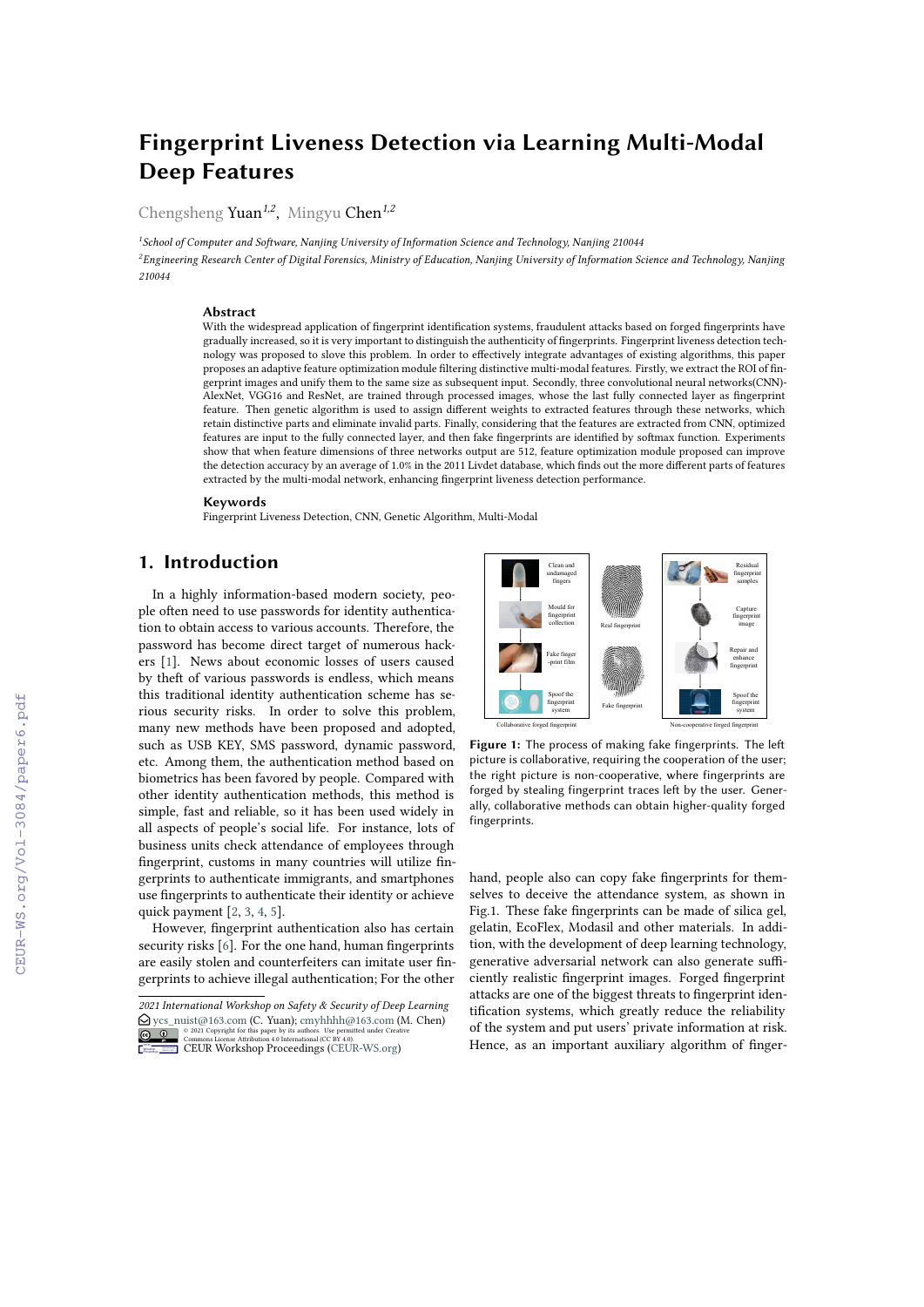print identifcation system to identify authentic fngerprints, fngerprint liveness detection has become an academic research hotspot now.

### **2. Related Work**

Nowadays, fngerprint liveness detection(FLD) algorithms are mainly divided into two categories: hardware-based FLD and software-based FLD [\[7\]](#page-5-0). The former uses additional professional equipment to identify the authenticity of fngerprint images by measuring skin temperature, conductivity, blood pressure, blood oxygen and other vital signs. Although this method can achieve great detection accuracy, expensive equipment is easy for illegal users to fnd loopholes because of single identifcation method. With image processing technology, the latter analyze the diference between real and fake fngerprint images for identifcation. Compared with the former, the latter is more fexible, save costs, simplify operations and minimize additional equipment [\[8](#page-5-1), [9,](#page-5-2) [10\]](#page-5-3). Therefore, this method is also the current research focus of fngerprint liveness detection. Existing sofware-based algorithms can be divided into three categories: traditional FLD, FLD based on texture features and FLD based on deep learning.

#### **2.1. Traditional FLD**

The traditional fngerprint liveness detection algorithm designs an descriptor to extract distinctive features between real and fake fngerprint images through the heuristic algorithm. FLD based on sweat hole is the earliest proposed fngerprint liveness detection algorithm. While recognizing high-resolution fngerprint images, the quality of artificial fingerprint images is often worse than that of the real. On account of rougher surface, detail of fake fngerprints is much weaker than the real. In consequence, Moon [\[11\]](#page-5-4) et al proposed an idea of FLD based on image quality, which denoises and reconstructs fngerprint images by wavelet. The noise residuals between reconstructed and original images are calculated to authenticate fngerprints. When the fnger presses and rotates on the sensor, real fngerprints can produce better elastic deformation than the fake. In consequence, Antonelli [\[12\]](#page-5-5) et al proposed FLD based on fngerprint skin elastic deformation for the frst time. In the process of imitating fngerprints, sweat holes on the ridge of the finger's epidermis are difficult to replicate. Accordingly, FLD based on sweat holes is proposed. Manivanan [\[13](#page-5-6)] et al used a high-pass flter to extract efective sweat hole features and a correlation flter to locate sweat holes.

#### **2.2. FLD based on texture features**

Although fngerprint texture cannot be distinguished by human eyes, it is a common feature in fngerprint images and represented by the gray distribution of center pixels and neighboring pixels. Common texture feature descriptors include Local Binary Pattern(LBP)[[14](#page-6-0)], Binary Statistical Image Feature(BSIF) [\[15](#page-6-1)], Local Phase Quantization(LPQ) [\[16\]](#page-6-2), Histogram of Gradient Direction(HOG) [\[17\]](#page-6-3), etc. Jhat [\[18\]](#page-6-4) et al proposed FLD based on gray-level independence to verify and distinguish the liveness of fngerprints. Yuan [\[19\]](#page-6-5) et al calculated parameters of the co-occurrence matrix as features of the fngerprint image to authenticate fngerprints.

#### **2.3. FLD based on deep learning**

According to diferent classifcation tasks, deep neural networks can complete complex mapping and feature extraction through self-learning, which is simpler. Nogueira[[20](#page-6-6)] et al introduced Convolutional Neural Network (CNN) technology to fngerprint liveness detection. They designed a random model based on CNN as the feature extractor, took the preprocessed images as the input and obtained the best detection results at the time. While achieving better accuracy, CNN models also have some shortcomings. For example, a fxedscale input image must be used in the input layer. Although cropping or scaling can solve the scale problem well, they can easily lead to the loss of some key texture information and reduction of image resolution, thereby weakening the generalization performance. To solve this problem, Yuan[[21](#page-6-7)] et al proposed a scale-equalized deep convolutional neural network (DCNNISE) model utilizing the retained subtle texture information to further improve the detection performance of forged fngerprints. Moreover, the confusion matrix was applied to FLD as performance indicator in the performance evaluation for the frst time. Zhang [\[22\]](#page-6-8) et al further found that CNN model used for multi-classifcation of natural images cannot obtain good accuracy in fngerprint liveness detection, because it ignored the diference between natural and fngerprint images and the shallower network structure cannot mine deep features of fngerprints. Therefore, they proposed a lightweight but powerful network structure Slim-ResCNN.At present, Agarwal S[[23](#page-6-9)] et al found that existing FLD algorithms performed well when test dataset and train dataset sample distribution are the same, but result of cross-sensor fngerprint liveness detection is bad. In order to enhance the generalization, robustness and operability of FLD algorithm, they believed that the learning model need be adaptive to the data and proposed a general EaZy model. This adaptability in the context of cross-sensor datasets embodies signifcant advantages.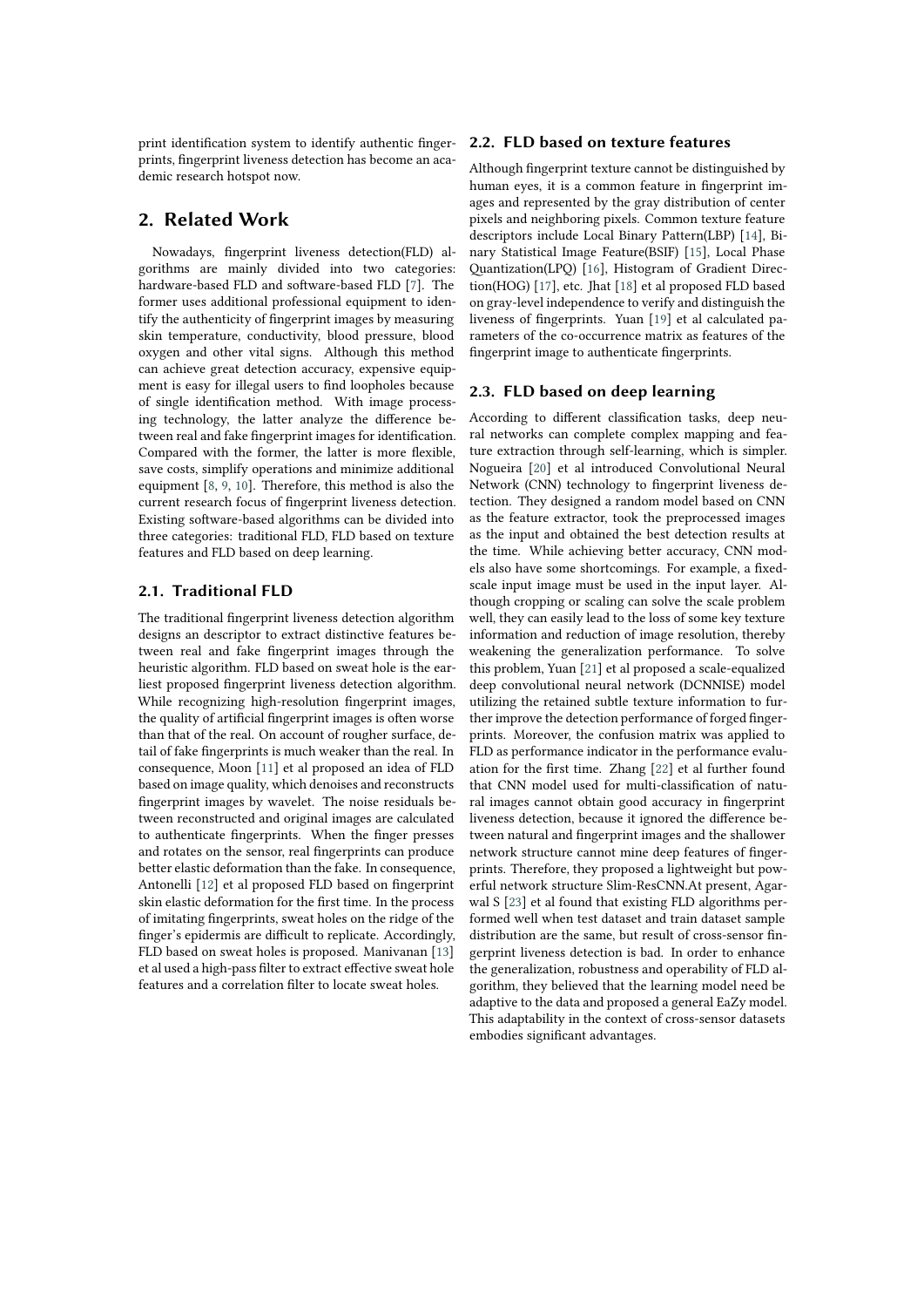In this paper, the main contributions are summarized as follows:

- (1) **Multimodal fngerprint feature extraction** According to diferent classifcation tasks, CNNs can complete complex mapping through self-learning and extract high-level features of image. However, due to various depth and architecture of CNNs, the characteristics of real and fake fngerprints extracted by diferent network models are quite different, making the classifer have stronger performance. In order to integrate the excellent characteristics of multiple CNNs, this paper attempts to use multimodal neural network models to extract various fngerprint features to make the diference between real and fake fngerprints more obvious.
- (2) **Genetic optimization module** Full concatenation of multi-dimensional features has big defects. In addition, the feature extraction method based on CNN is similar to the black box operation, which means extracted fngerprint features are not known, making it impossible to determine the optimization direction of features. In consequence, genetic algorithm is innovatively utilized to optimize extracted fngerprint feature, which automatically select the obvious distinguishing part, so as to solve the problem of unknown features. By imitating the genetic processes of life, such as crossover, mutation, and selection, the optimal real and fake fngerprint features are found in the fused feature space. Based on the trained CNN feature extractors, initialized feature populations are put into the fully connected layer to calculate the ftness. Through mutation and crossover operators, excellent performance genetic information from parents is inherited and new genes are generated, promoting feature evolution.
- (3) **Broad adaptability** This paper carried out model training and testing on 8 Livedet Datasets (2011, 2013)[[24](#page-6-10), [25](#page-6-11)]. In order to improve the stability and generalization of the trained model, some operations were used to expand the training set, including rotation, brightening and fipping. The experimental results show that the accuracy of fngerprint liveness detection on multiple data sets is signifcantly improved in the highest accuracy of the modal network, which proves the efectiveness and wide adaptability of our model.

# **3. Methodology**

#### **3.1. Multimodal Deep Feature Learning**

Without expert knowledge, deep neural networks have ability to automatically learn pixel distribution of



**Figure 2:** A flow diagram of FLD via learning multi-modal deep features

image. By narrowing the gap between model output and label, model parameters are updated until they converge to a certain limit, thereby completing the complex mapping from two-dimensional images to one-dimensional features. The high-level features extracted by the deep neural network are excellent discriminativeness, showing amazing performance in image recognition and classifcation. In the feld of fngerprint liveness detection, CNN models can also achieve good identifcation results and become a research hotspot in this area, such as AlexNet, VGG16, ResNet, etc. These networks have many diferences in the depth level of the model or the width level of the convolutional layer, and the learned fngerprint features will also be multifarious. In order to make full use of the merits of various networks, this paper concatenates features of multiple convolutional networks as general features of model reducing difficulty of forged fngerprint detection.



**Figure 3:** Genetic optimization module in our method

In the feld of FLD, some scholars believe that to alleviate the shortage of target samples, transfer learning needs to be applied to the model. [\[26](#page-6-12)] They use 1.2 million ImageNet images (source task) to pre-train the convolutional network, and stochastic gradient descent is used to optimize error losses. Afer training, all trained parameters of the convolutional layer in the source task are transferred to FLD. However, we think that this approach still loses part of the characteristics of the fngerprint image, so the pre-training step should be abandoned. We select three classic CNNs——AlexNet, VGG16 and ResNet, as feature extractors, hoping to get features with diferent concerns. Afer training the CNN, freeze network parameters and take out the penultimate fully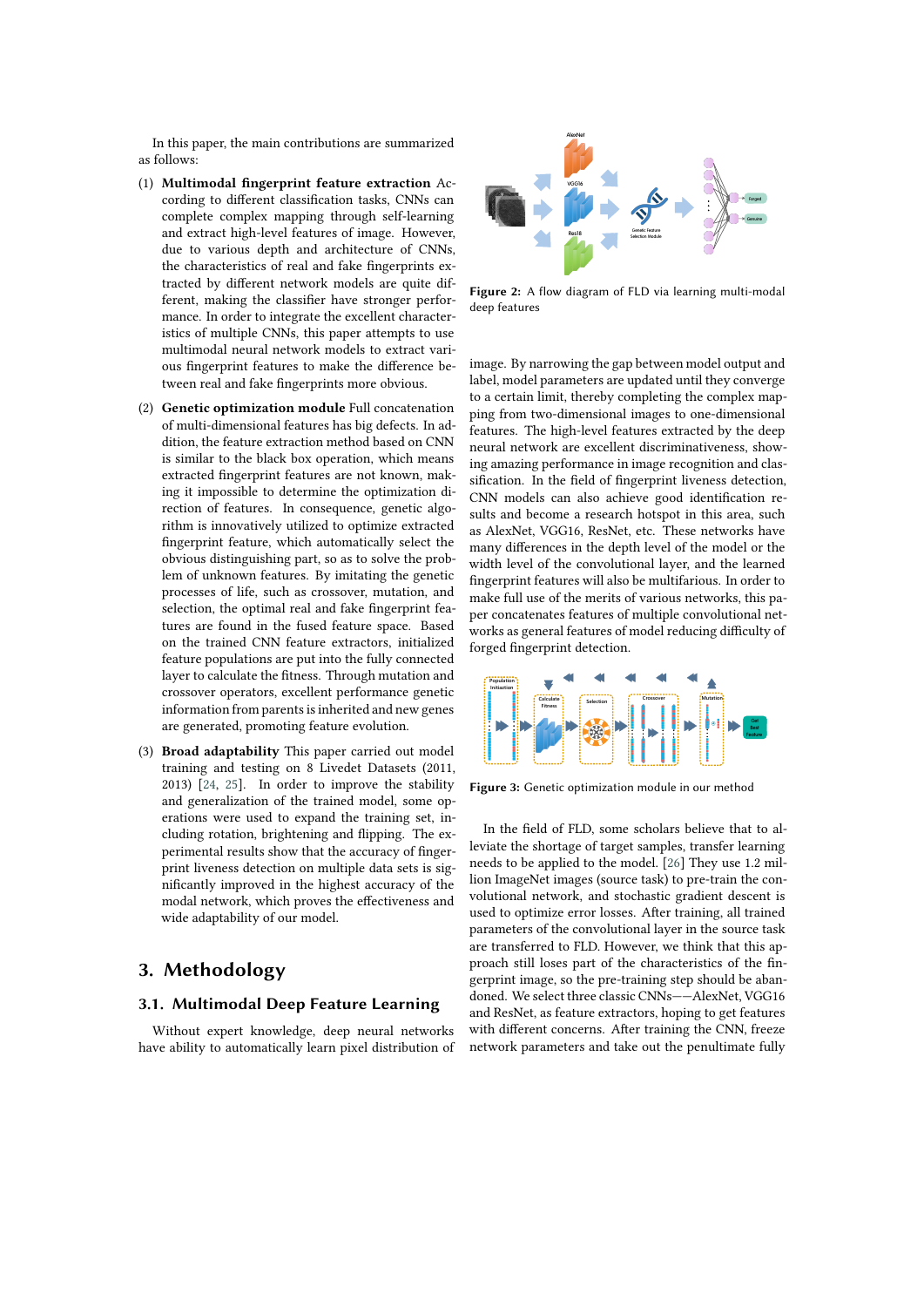connected layer as extracted features. Since the diferent dimensions of this layer will afect the output, fewer features are difficult to support the classification of true and false fngerprints. In addition, more features can also make model training difficult and key features cannot be extracted. Therefore, we selected multiple dimensions for experimentation, such as 256, 512 and 1024.

#### **3.2. Genetic Algorithm**

Because excessive features will cause dimensional disasters, it is obviously not advisable to perform fully connected operations for multiple features[[27\]](#page-6-13). If only some of the features are selected to construct the model, the difficulty of the learning task can be reduced and the interpretability of the model can also be increased. However, how to flter and process these characteristics is a big problem. Traditional feature selection algorithms are proposed by researchers based on the analysis of feature defects. For neural networks, unascertainty of feature extraction process masks the source of the feature. Genetic algorithms can adaptively fnd better solutions from the feature space, without other selection algorithms. Better features are highlighted after a series of biologically inspired operations, such as crossover, mutation, and selection.

The genetic algorithm mainly includes fve steps, as shown in fig.3. Firstly, with value of 0or 1,  $N$  chromosomes are randomly generated as the initial population, which is the same as feature length. 0 means discarding the corresponding location feature value, and 1 means selecting. Secondly, the single-layer fully connected layer as a classifer, the characteristics of the fngerprint image at the corresponding position of the chromosome are separated for train and evaluation. Record the classifcation accuracy of the test set as ftness. Thirdly, every chromosome in the existing population is selected as the parent chromosome with evolutionary probability to produce ofspring. The evolution probability calculation formula is as follows:

$$
P_i = \frac{F_i - M}{\sum_{i=0}^{N} (F_i - M)},
$$
\n(1)

where  $F_i$  is the fitness of the  $i^{th}$  chromosome, N is the number of chromosomes,  $P_i$  is the probability that the  $i<sup>th</sup>$  chromosome is selected, and M is the fitness penalty value.

**Algorithm 1** Multimodal feature weight learning

- **Input:** The dataset of fingerprint  $D$ ; The size of initial population  $N$ ; The fitness penalty value  $M$ : The maximum number of iterations  $T$ :
- **Output:** In *T* generation, the feature chromosome with the greatest ftness;
	- 1: **Population Initizlization:** Initialize N chromosomes with a length of  $S$ , the value of which is randomly generated 0 or 1;
	- 2: **for**  $i = 1, ..., T$  **do**
- 3: **Mutation:** According to the evolutionary
- 4: probability, a gene of length L in chromos
- 5: -ome is reinitializedor reversed randomly.
- 6: **Crossover:** Two parents are selected from
- 7: the population for single-point crossover
- 8: to produce new offspring.
- 9: **Fitness:** Extract the fngerprint feature of
- 10: testset at the corresponding position in the
- 11: chromosome, whose accuracy is used as 12: the ftness.
- 13: **Selection:** The original ftness minus pena
- 14:  $-lty$  value  $M$  is used as the new fitness. The
- 15: roulette algorithm generates survival prob
- 16: -ability of individual, which means poorly
- 17: adapted are more likely to be eliminated.
- 18: **end for**

The way where the proportion of the ftness of individual chromosomes in the population is as the evolution probability is called the roulette wheel algorithm. Due to the high accuracy of the sub-network in the model, the chromosomes with higher ftness cannot obtain an advantage under the roulette wheel algorithm. So we take the lowest precision in the sub-network as a penalty value, and highlight the gap between chromosomes by introducing a ftness penalty value. Through roulette wheel selection, chromosomes with high ftness are more likely to be retained as parental chromosomes, whose structural information is passed on to the offspring. Fourthly, on the basis of inheriting parental chromosomes, ofspring chromosomes will have mutations in a certain length of gene encoding. Some randomly generated or inverted gene codes replace the original part with a certain probability, which means that certain features are reselected. The mutation of gene coding provides the possibility of population evolution. Finally, the roulette wheel selection method is utilized to select parents with greater ftness for crossover from population. Cut off the two parental chromosomes (divided into upper and lower parts) at the same position, and exchange the upper parts to form two brand-new chromosomes. Each chromosome inherits powerful genes from both parents. Afer the gene mutation and crossover of the  $t^{th}$  generation, many offspring will be produced and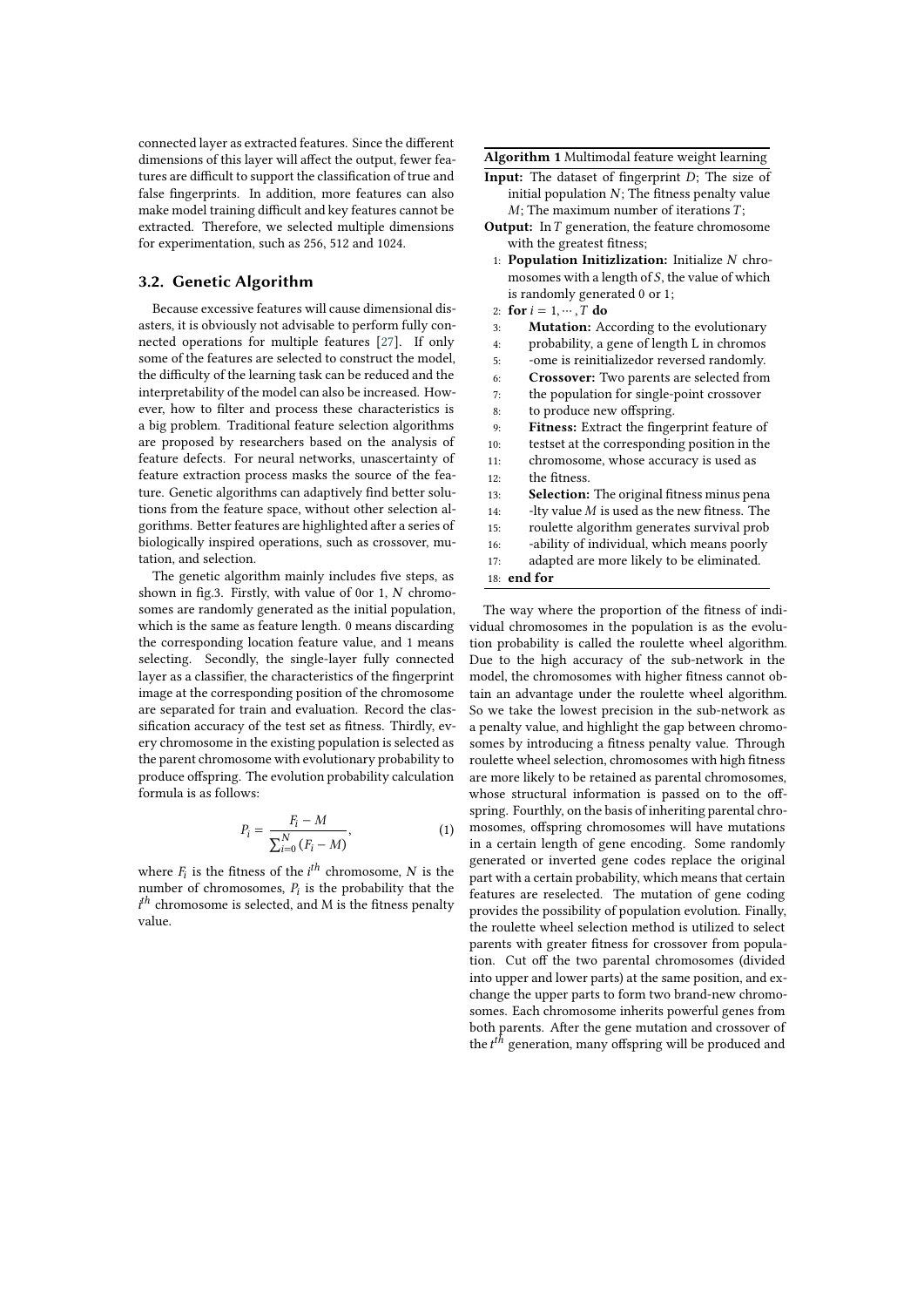combined with the parental chromosomes to form a new population. The  $k$  chromosomes with the highest fitness are selected as the  $(t + 1<sup>th</sup>)$  generation population and continue to evolve until the set generation threshold is reached. Choose the best-performing individual as the optimal solution.

# **4. Experiments**

#### **4.1. Dataset**

In this paper, LivDet 2011 and 2013 datasets are used to conduct experiments. The entire data set includes 16470 images as the training set and 16439 images as the test set. Six diferent sensors (Biometrika, CrossMatch, Identix, etc.) are used for image acquisition. The fake fngerprint data set includes 9 diferent materials (Body-Double, EcoFlex, gelatin, latex, Silgum, WoodGlue, etc.) to make fake fngerprint images. But the scale of the image is diferent, so it is very necessary to unify the size of the image. This paper solves the traditional operations that require cropping and zooming through ROI operations.The specifc information of LivDet Datasets is shown in the following table:

**Table 1** Details of the LivDet datasets.

| Dataset    | Sensor              | train/test | Image<br>size     |  |
|------------|---------------------|------------|-------------------|--|
| LivDet2011 | Biometrika(Bio)     | 2000/2000  | $312 \times 372$  |  |
|            | DigitalPersona(Dig) | 2004/2000  | $355 \times 391$  |  |
|            | Italdata(Ita)       | 2000/2000  | 640×480           |  |
|            | Sagem(Sag)          | 2016/2036  | $352 \times 384$  |  |
| LivDet2013 | Biometrika(Bio)     | 2000/2000  | $312 \times 372$  |  |
|            | Italdata(Ita)       | 2000/2000  | $640 \times 480$  |  |
|            | Crossmatch(Cro)     | 2250/2250  | $800 \times 750$  |  |
|            | Swipe(Swi)          | 2200/2153  | $208 \times 1500$ |  |

#### **4.2. Performance evaluation ctiteria**

In the feld of fngerprint liveness detection, the average classifcation error (ACE) is a widely accepted evaluation standard. The ACE is defned as the average value of false reject rate (FRR) and false accept rate (FAR), calculated as Eq.(2).

$$
ACE = \frac{FRR + FAR}{2},\tag{2}
$$

Based on the original VGG16, AlexNet and ResNet18 models, the fnal fully connected layer are set to 512 dimensions.Through four diferent operations (small angle rotation, fip, zoom, and brightness), dataset is enhanced to train each sub-network (15 training epochs with learning rate 0.0002). Then, freeze the network parameters as the feature extractor of our model. Next, the genetic algorithm is implemented in the fngerprint features extracted by the above-mentioned subnetwork to fnd the parts with signifcant diferences. We set the initial population size N to 10, the maximum evolutionary generation T to 20, and the mutation probability of each chromosome to 0.05. According to the roulette algorithm to determine the probability of each chromosome being selected as a parent, all parents have a 50% probability of crossover operations with other parents. In the selection operation, the roulette algorithm is still used to eliminate individuals with lower ftness and maintain the population size N. The experimental results show that the accuracy of FLD is about 1% higher than the highest in the sub-network after screening by genetic algorithm. The three sub-networks selected in this paper have the same structure as in the original paper, except that the dimensions of the fnal fully connected layer are changed. Table 2 shows that the accuracy of the method proposed on the LivDet2011 dataset far exceeds that of other algorithms. Although not every dataset achieves the best accuracy on the LivDet2013 data set, our method is not far from it and the average accuracy also has competitiveness.

## **5. Conclusion**

Due to the diference in the depth and architecture of CNN, the fngerprint features extracted by each network are not the same. In order to combine their advantages, this paper concatenated the fngerprint features extracted by multiple CNNs. In addition, the unknown feature of neural network extraction makes it impossible to fnd the optimization direction of the connection feature. Regarding the issue above, we introduce a FLD algorithm based on multi-modal features, and uses genetic algorithm to optimize these features. Through genetic algorithm, concatenated features are optimized adaptively and the diference features between real and fake fngerprints are deeply mined. The experimental results show that afer the optimization of the genetic algorithm, the accuracy of FLD is improved by about 1% on the basis of the highest accuracy of the sub-network. Compared with other FLD algorithms, our method also has better accuracy and stability.

### **Acknowledgement**

In this paper, the two authors have equally important contributions. This work is supported by the National Key R& D Program of China under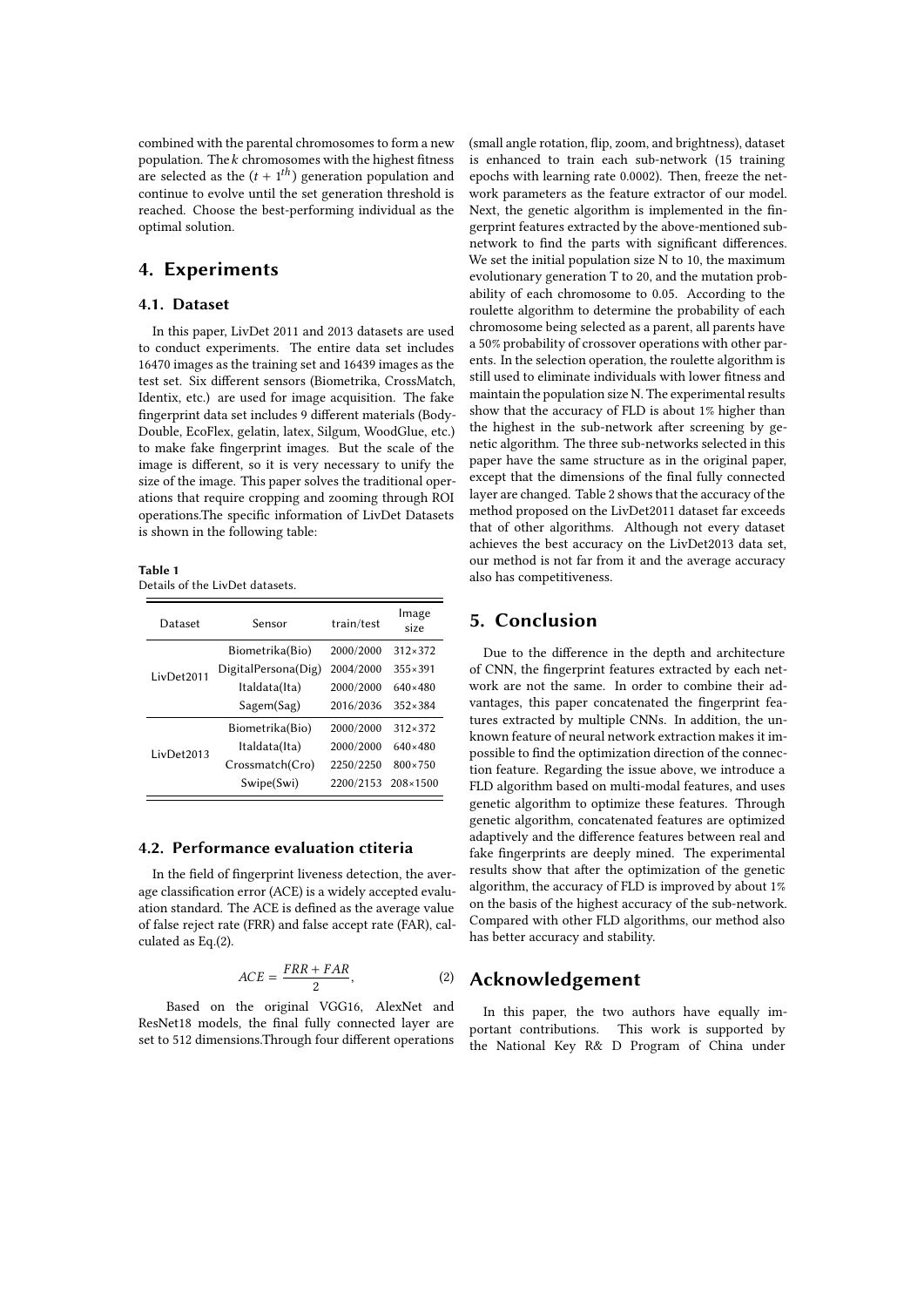| Dataset    | Model             | The Average Classification Error ACE in $(\%)$ |      |       |      |         |
|------------|-------------------|------------------------------------------------|------|-------|------|---------|
|            |                   | Bio                                            | Dig  | Ita   | Sag  | Average |
| LivDet2011 | Ours              | 1.1                                            | 1.8  | 7.4   | 3.2  | 3.3     |
|            | VGG16 [31]        | 2.1                                            | 2.6  | 8.4   | 4.4  | 4.3     |
|            | AlexNet [31]      | 3                                              | 5.9  | 18.7  | 5.9  | 8.3     |
|            | ResNet18 [33]     | 3.5                                            | 4.2  | 13.3  | 6    | 6.7     |
|            | CNN [28]          | 9.2                                            | 1.35 | 12.35 | 6.1  | 7.2     |
|            | <b>DRN</b> [29]   | 9.6                                            | 1.9  | 13.5  | 6.4  | 7.8     |
|            | <b>MBLTP</b> [32] | 9.7                                            | 7.0  | 16.0  | 10.9 | 10.9    |
|            | RWG [34]          | 5.7                                            | 6.2  | 9.4   | 3.14 | 6.11    |
|            | LQF $[35]$        | 7.4                                            | 5.6  | 11.4  | 6.7  | 7.8     |
|            |                   | Bio                                            | Cro  | Ita   | Swi  | Ave     |
| LivDet2013 | Ours              | 2.8                                            | 12.6 | 0.7   | 4.8  | 5.2     |
|            | VGG16 [31]        | 3.1                                            | 37.4 | 1.1   | 6    | 11.9    |
|            | AlexNet [31]      | 5.6                                            | 15   | 1.3   | 5.9  | 6.9     |
|            | ResNet18 [33]     | 5.1                                            | 10.8 | 4.5   | 6.9  | 6.8     |
|            | CNN [28]          | 4.35                                           | 7    | 1.4   | 5.1  | 4.4     |
|            | <b>DBN</b> [30]   | 1.15                                           | 7.91 | 1.35  | 6.5  | 4.2     |
|            | RWG [34]          | 0.6                                            |      | 0.85  | 3.2  | 1.55    |
|            | LQF $[35]$        | 5.8                                            | 5.2  | 4.3   | 14.2 | 7.4     |

DCMBP[[36](#page-6-22)] **0** 10.62 0.85 15.65 6.78

**Table 2** The Average Classification Error of different models when datasets are LivDet2011 and LivDet 2013 repectively.

grant 2018YFB1003205; by the Jiangsu Basic Research Programs-Natural Science Foundation under grant BK20200807; by the Research Startup Foundation of NUIST 2020r015; by the Canada Research Chair Program and the NSERC Discovery Grant; by the Priority Academic Program Development of Jiangsu Higher Education Institutions (PAPD) fund; by the Collaborative Innovation Center of Atmospheric Environment and Equipment Technology (CICAEET) fund, China.

# **References**

- [1] Yambay D, Ghiani L, Denti P, Marcislis G L, Roli F, and Schuckers S, Liv Det 2011-Fingerprint liveness detection competition 2011. Iapr International Conference on Biometrics. IEEE, April 2012, pp.208-215.
- [2] Jia X, Yang X, Cao K, et al, Multi-scale local binary pattern with flters for spoof fngerprint detection. Information Sciences: an International Journal, vol. 268, pp. 91-102, 2014.
- [3] Maltoni D, Maio D, Jain A K, et al, Handbook of fngerprint recognition. springer, 2009.
- [4] Sousedik C, Busch C. Presentation attack detection methods for fngerprint recognition systems: a survey. Biometrics Iet, vol. 3, no. 4, pp. 219-233, 2014.
- [5] Maltoni D, Maio D, Jain A K, et al.: Handbook of fngerprint recognition. Springer Science & Business Media, 2009.
- [6] Schuckers S A C., Spoofng and anti-spoofng measures. Information Security Technical Report, vol. 7, no. 4, pp.56-62, 2002.
- <span id="page-5-0"></span>[7] Nikam S B, Agarwal S, Texture and wavelet-based spoof fngerprint detection for fngerprint biometric systems Emerging Trends in Engineering and Technology, 2008. ICETET'08. First International Conference on. IEEE, pp. 675-680, 2008: 675-680.
- <span id="page-5-1"></span>[8] Abhyankar A S, Schuckers S C, A wavelet-based approach to detecting liveness in fngerprint scanners Defense and Security. International Society for Optics and Photonics, pp. 278-286, 2004.
- <span id="page-5-2"></span>[9] Schuckers S, Abhyankar A, Detecting liveness in fngerprint scanners using wavelets: Results of the test dataset Biometric Authentication. Springer Berlin Heidelberg, pp. 100-110, 2004: 100-110.
- <span id="page-5-3"></span>[10] Zhang Y, Tian J, Chen X, et al, Fake finger detection based on thin-plate spline distortion model Advances in Biometrics. Springer Berlin Heidelberg, pp. 742-749, 2007.
- <span id="page-5-4"></span>[11] Moon Y S, Chen J S, Chan K C, et al. Wavelet based fngerprint liveness detection. Electronics Letters, 2005, 41(20): 1112-1113.
- <span id="page-5-5"></span>[12] Antonelli A, Cappelli R, Maio D, et al, A New Approach to Fake Finger Detection Based on Skin Distortion. Advances in Biometrics, International Conference, ICB, 2006.
- <span id="page-5-6"></span>[13] Manivanan N, Memon S, Balachandran W, Automatic detection of active sweat pores of fngerprint